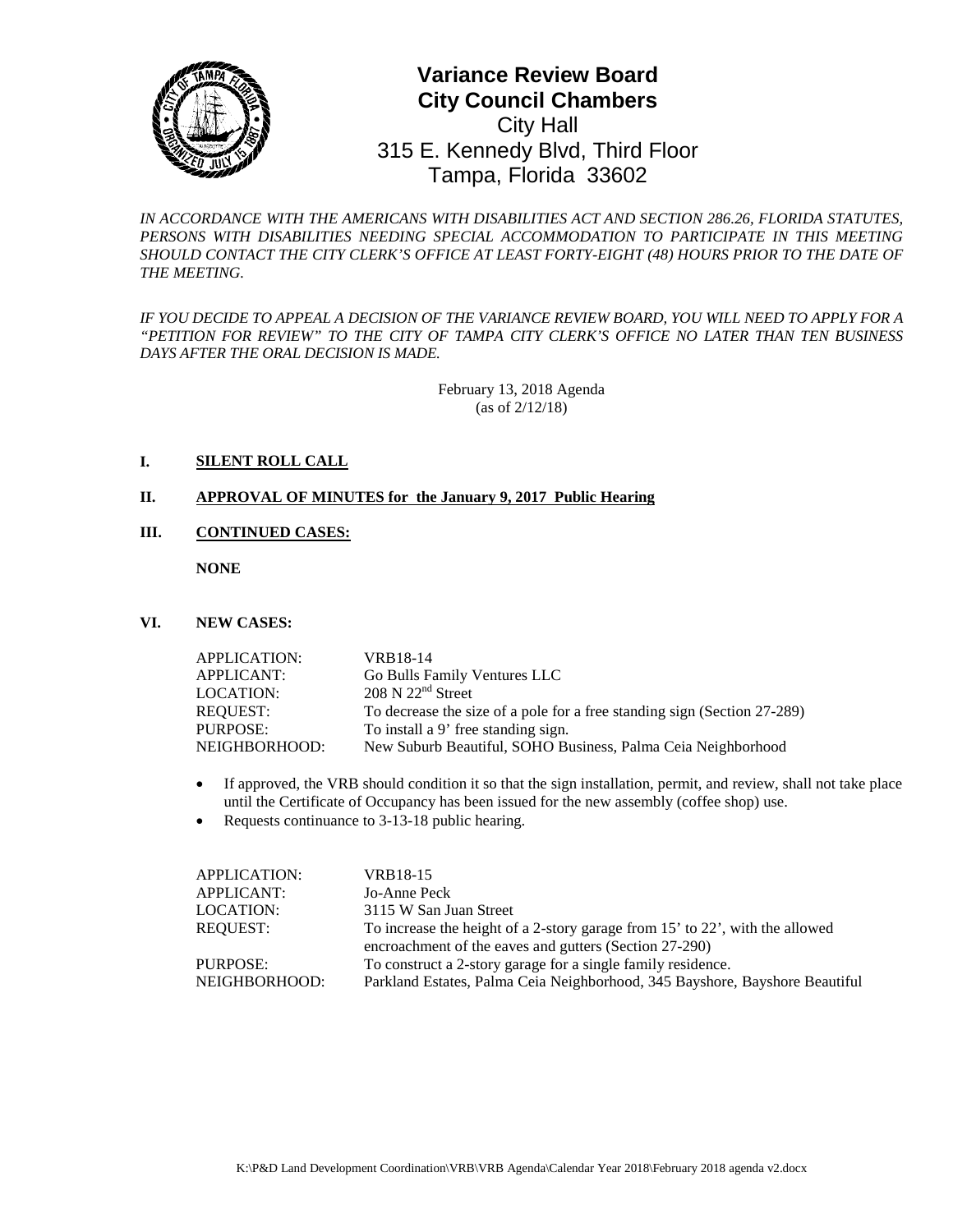| APPLICATION:<br>AGENT:<br><b>LOCATION:</b><br><b>REQUEST:</b><br>PURPOSE:<br>NEIGHBORHOOD:            | <b>VRB18-16</b><br>Paul Jackson<br>916 w West Street<br>To reduce the side yard setback from 7' to 5'.<br>To allow for a fireplace/chimney for a single family home.<br>Riverside Heights, Business Guild of Seminole Heights                                                                                   |
|-------------------------------------------------------------------------------------------------------|-----------------------------------------------------------------------------------------------------------------------------------------------------------------------------------------------------------------------------------------------------------------------------------------------------------------|
| Requests 3-13-18 public hearing.                                                                      |                                                                                                                                                                                                                                                                                                                 |
| <b>APPLICATION:</b><br><b>APPLICANT:</b><br>LOCATION:<br><b>REQUEST:</b><br>PURPOSE:<br>NEIGHBORHOOD: | <b>VRB18-17</b><br>Jazmin Aquino<br>$811018$ <sup>th</sup> Street<br>Reduce the front yard setback from 20' to 13.5', with allowed encroachments for<br>eaves and gutters (Section 27-156)<br>To enclose a front porch to single family house.<br><b>Sulphur Springs</b>                                        |
| APPLICATION:<br><b>APPLICANT:</b><br><b>LOCATION:</b><br><b>REQUEST:</b><br>PURPOSE:<br>NEIGHBORHOOD: | VRB18-19<br>Ashish & Beejal Shah<br>401 S Royal Palm Way<br>Reduce front yard setback from 25' to 5', with allowed encroachments for eaves and<br>gutters (Section 27-156)<br>To allow a pool within the front yard.<br>Beach Park, Westshore Alliance, Bayshore Beautiful, Bayshore Gardens, Armory<br>Gardens |
| APPLICATION:<br><b>AGENT:</b><br>LOCATION:<br><b>REQUEST:</b><br>PURPOSE:<br>NEIGHBORHOOD:            | <b>VRB18-20</b><br>Lisaudra Hernandez<br>1802 W Norfolk Street<br>Reduce front yard setback from 20' to 12', with allowed encroachments for eaves and<br>gutters (Section 27-156)<br>To build a new single family house.<br>None                                                                                |
| APPLICATION:<br><b>APPLICANT:</b><br><b>LOCATION:</b><br><b>REQUEST:</b><br>PURPOSE:<br>NEIGHBORHOOD: | <b>VRB18-22</b><br>Sparkman Capital Investments LLC<br>7407 S. Sparkman Street<br>Reduce front yard setback from 20' to 15', with allowed encroachments for eaves and<br>gutters (Section 27-156)<br>To build a new single family home.<br>Port Tampa City                                                      |
| APPLICATION:<br><b>APPLICANT:</b><br><b>LOCATION:</b><br><b>REQUEST:</b><br>PURPOSE:<br>NEIGHBORHOOD: | VRB18-23<br>Charles Kitzmiller<br>6210 S Selbourne Avenue<br>Reduce front yard setback from 25' to 15', with allowed encroachments for eaves and<br>gutters (Section 27-156)<br>To build a new single family home.<br>Gandy/Sun Bay                                                                             |